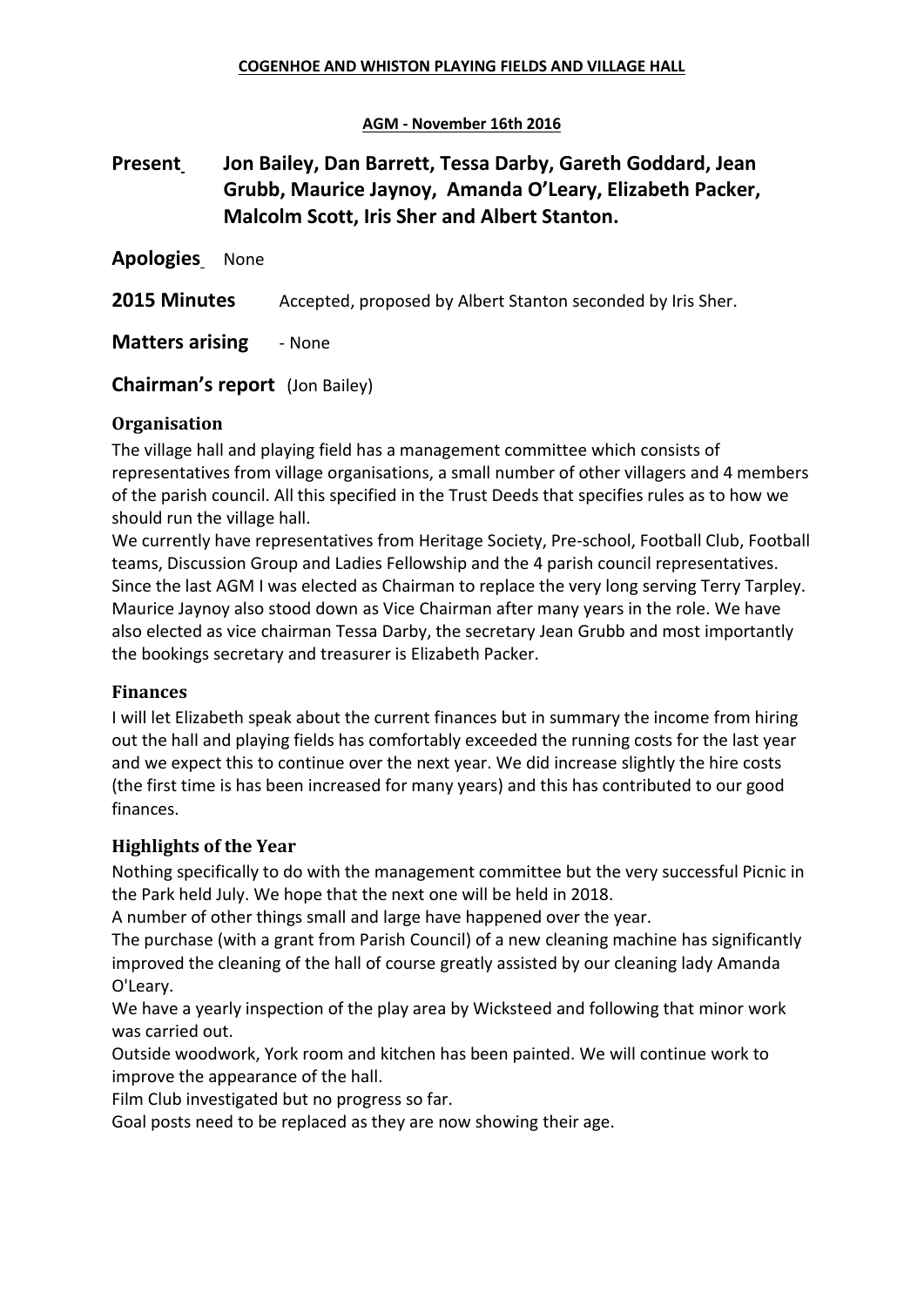#### **COGENHOE AND WHISTON PLAYING FIELDS AND VILLAGE HALL**

### **Village Hall Improvement**

I will let Dan Barrett speak about this subject but in summary we are attempting to move this forward and as soon as we have anything to say to the village we will do so.

### **Village Hall Users**

We have a number of regular users of the hall including the pre-school, tumble tots (during the day in the school term), a number of dog clubs and a number of village organisations including a monthly village youth club for the 8-13 year olds. We also have an increasing number of 'one-off' bookings for parties and similar.

### **Play Area Replacement**

We have started to look at replacing the play area as it now starting to show its age. We have asked a couple of firms to give us some ideas on what we might install. When we have this we will be consulting the users of the play area (or maybe their parents) likely with an exhibition in the village hall after the end of school time.

### **Car Park Improvements**

We are currently looking into various options to resurface the car park. We hope to get this done soon.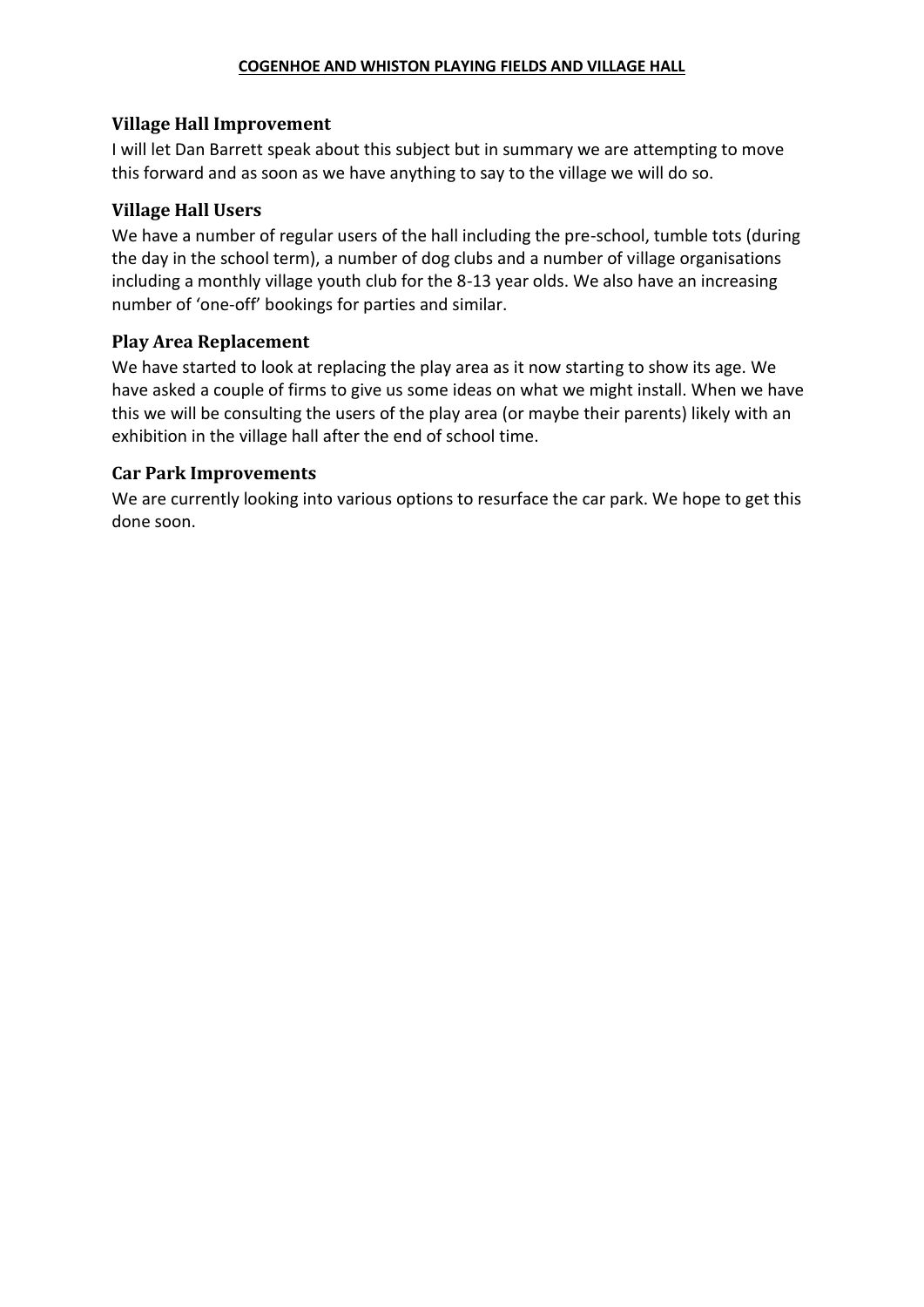#### **COGENHOE AND WHISTON PLAYING FIELDS AND VILLAGE HALL**

# **Treasurer's report and Accounts**(Elizabeth Packer)

#### **Balance Sheet as at 30th. September 2016**

| <b>Opening Balances</b>  | £         |            | 2015  | <b>Payments</b>         | £        | £         | £          | 2015 |
|--------------------------|-----------|------------|-------|-------------------------|----------|-----------|------------|------|
| Business a/c             | 4,733.67  |            |       | Wages                   |          | 4,350.00  |            | 3960 |
| Community a/c            | 18,010.49 |            |       | Insurance               |          | 1,390.12  |            | 1592 |
| Cash in hand             | 256.52    | 23,000.68  |       | Electricity             | 3,049.82 |           |            | 3709 |
|                          |           |            |       | Water                   | 553.86   |           |            | 509  |
|                          |           |            |       | Telephone               | 98.17    | 3,701.85  |            | 72   |
| <b>Receipts</b>          |           |            |       | Cleaning mats           | 446.42   |           |            | 724  |
|                          |           |            |       | Stationery              | 96.58    | 543.00    |            | 126  |
| Playgroup                | 8,324.25  |            | 7565  | Hall maintenance        |          | 1,942.31  |            | 1491 |
| Dog classes              | 8,032.00  |            | 6714  | Field & Play Area       |          |           |            |      |
| Field hire               | 720.00    |            | 825   | maintenance             |          | 1,989.22  |            | 4895 |
| Regular bookings         | 1,466.11  |            | 2072  | Development costs       |          | 732.00    | 14,648.50  |      |
| Casual bookings          | 2,590.00  |            | 1873  |                         |          |           |            |      |
| Donations & Grants       | 847.26    | 21,979.62  | 50.00 |                         |          |           |            |      |
|                          |           |            |       | <b>Closing Balances</b> |          |           |            |      |
|                          |           |            |       | Business a/c            |          | 14,739.74 |            |      |
| Interest on Business a/c |           | 6.07       |       | Community a/c           |          | 15,111.40 |            |      |
|                          |           |            |       | Cash in hand            |          | 486.73    | 30,337.87  |      |
|                          |           |            |       |                         |          |           |            |      |
|                          |           | £44,986.37 |       |                         |          |           | £44,986.37 |      |
| Surplus                  | £         | 7,337.19   |       |                         |          |           |            |      |